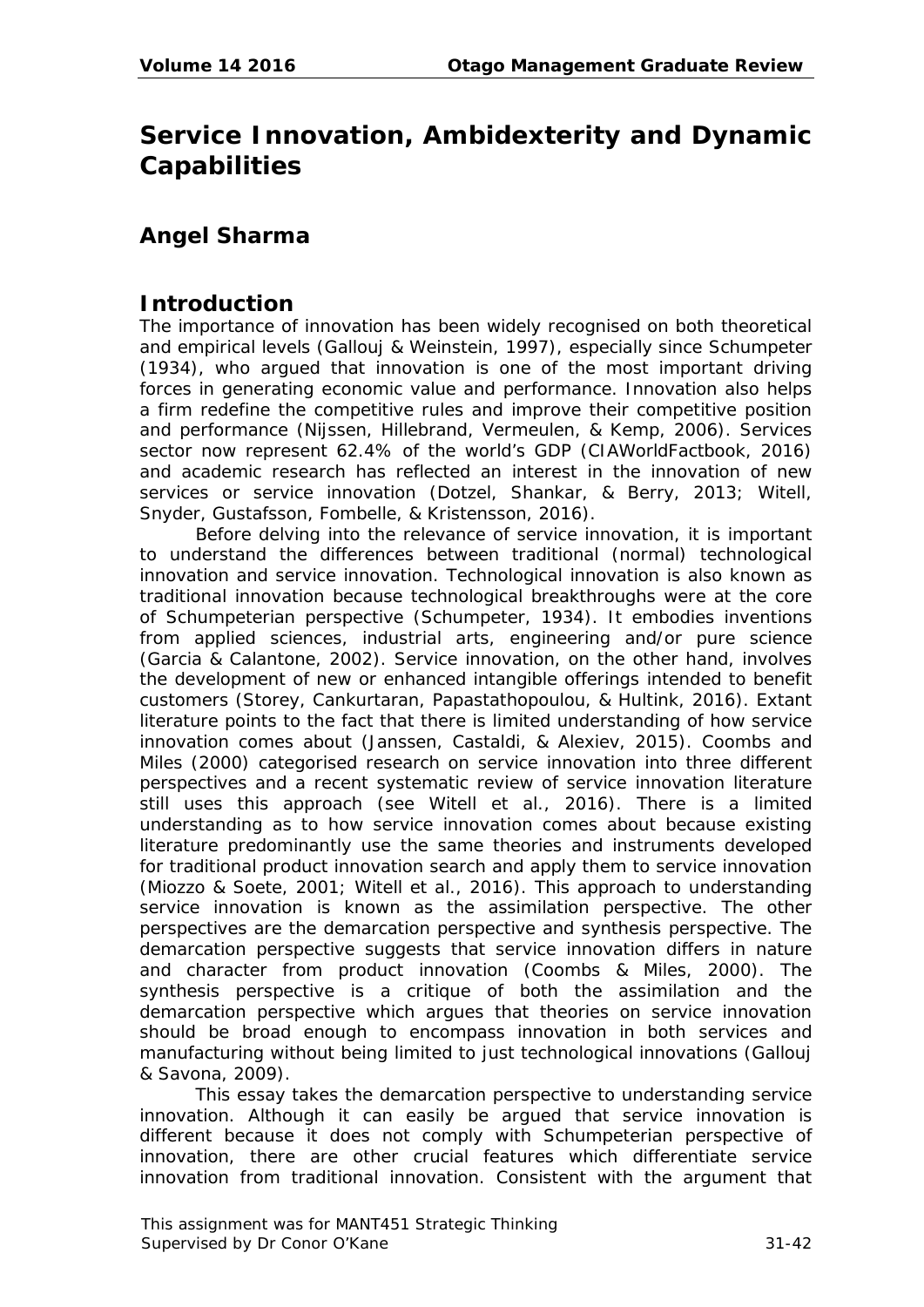service specific characteristics need to be more clearly identified to facilitate conceptualization of service innovation (Cowell, 1988; Salunke, Weerawardena, & McColl-Kennedy, 2013), the first part of this essay looks at specific characteristics of service. Yet, both Cowell (1988) and Salunke et al. (2013) do not go beyond pinpointing the characteristics of services. This essay aims to fulfil that gap by explaining specific characteristics of services and what that means for service innovation. The second part of this essay will then draw upon dynamic capabilities theory, ambidexterity and related literature to see the relevance of specific facets of dynamic capabilities theory for service innovation. The final part of this essay will look at pinpointing avenues for future research based on the first part and second part of the essay.

#### **Specific Characteristics of Services**

Service quality literature has consistently highlighted the fact that service characteristics include inseparability (simultaneous production and consumption), heterogeneity (requirement of human effort and interaction) and perishability (service cannot be stored) (Zeithaml, Parasuraman, & Berry, 1985). Technological innovations are primarily introduced by technical personnel who work in differentiated units of an organisation (Damanpour, 1987). The traditional distinction between product and process innovations becomes weaker with service innovation especially because service process and outcomes are hardly separable (Mina, Bascavusoglu-Moreau, & Hughes, 2014) or because of their inseparability characteristic. Similarly, heterogeneity as a characteristic of service innovation means that unlike technological innovation where tangible assets play a significant role, organisational and human factors play crucial roles in service innovation (Carbonell, Rodríguez‐Escudero, & Pujari, 2009; Hipp & Grupp, 2005; Sirilli & Evangelista, 1998). This has been consistently covered by service quality literature which refers to the fact that product quality can be measured in physical terms whereas service quality cannot. Therefore, service quality papers have widely accepted the SERVQUAL model which measures perceptions and expectations to determine quality of services (see Parasuraman, Zeithaml, & Berry, 1988).

Technological innovations are backed by heavy research and design (R&D) expenditures, and although service firms use technological innovations to improve their existing offerings, the money they spend on R&D is significantly lower to that of manufacturing firms (Tether & Tajar, 2008). Even within manufacturing firms, services can complement sale of tangible products and help increase its demand (Mathe & Shapiro, 1993). Manufacturing firms have been seen to offer new services so as to improve acceptability, functionality, flexibility and performance of existing goods (Santamaría, Jesús Nieto, & Miles, 2012). The perishability characteristic of services means that it cannot be kept in stock to serve as a buffer between fluctuating demand and limited production capacity (Lievens & Moenaert, 2000). Services are instantly created and delivered which makes it extremely difficult for service companies to manage capacity and demand. Technological innovations can complement service innovation especially as service firms can use information technology to deal with capacity related problems (De Brentani, 1991).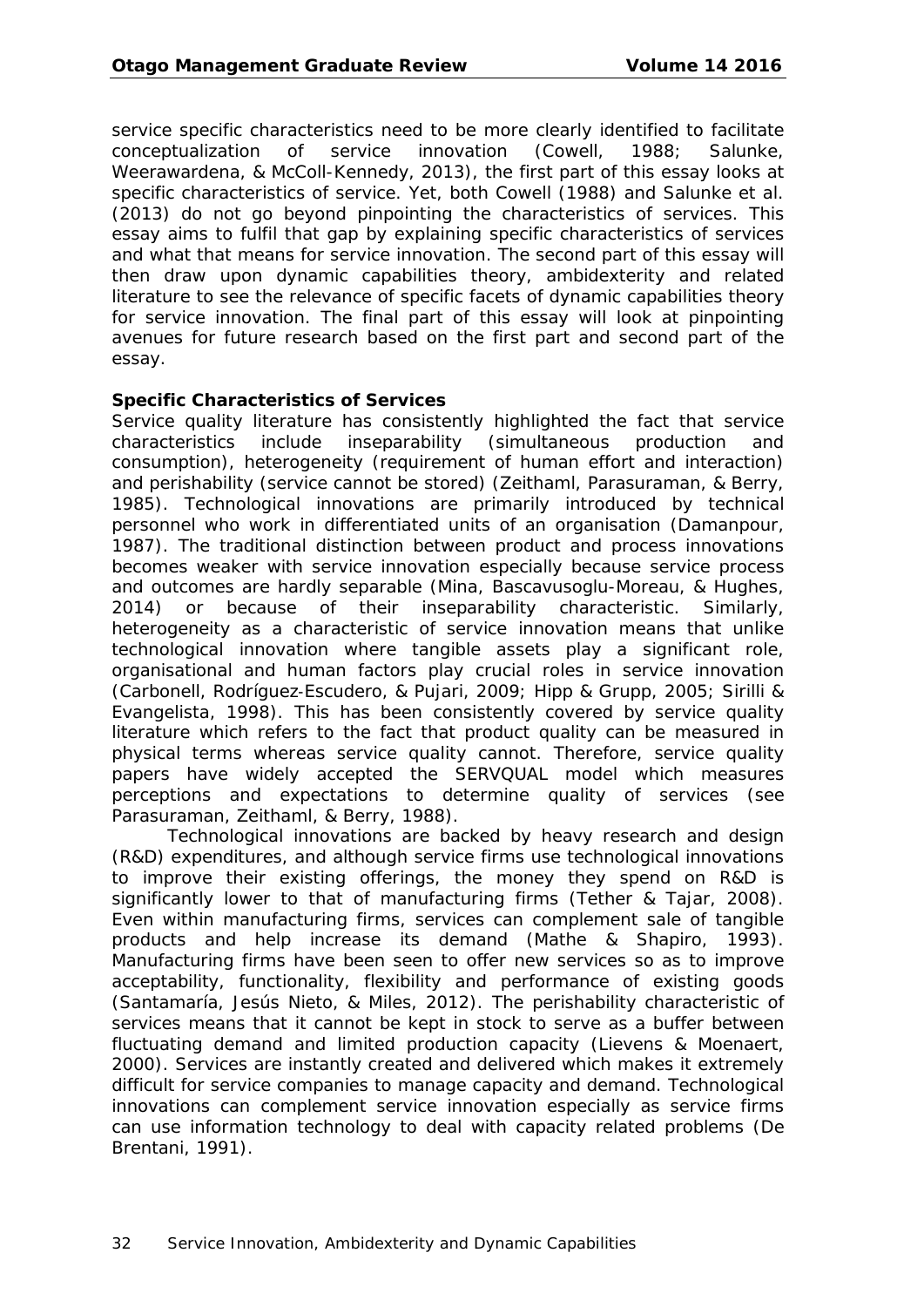## **Elements of the Dynamic Capabilities Theory and its Ties with Service Innovation**

The dynamic capabilities theory has been widely used in studying service innovation as services are intangible and more intertwined with the capabilities embedded in processes and routines throughout an organisation (Hertog, Aa, & Jong, 2010). The dynamic capabilities theory has its roots embedded in evolutionary economics from which the concept of routines and path dependencies come about (Helfat & Peteraf, 2009). Dynamic capabilities also has its roots in organizational theory and resource-based theory (with its base in Ricardian economics) which gives it a well-founded theoretical base. In other words, the theory of dynamic capabilities takes a holistic approach itself. It is therefore, logical to view service innovation from a dynamic capabilities perspective and this has been reflected in wide array of literature studying service innovation (see Kindström, Kowalkowski, & Sandberg, 2013), Stauss, den Hertog, van der Aa, & de Jong, 2010, Coreynen, Matthyssens, & Van Bockhaven, 2016; Janssen et al., 2015 etc.).

#### **Routines**

Dynamic capabilities theory stresses the role of organizational routines (Teece, 2007; Teece & Pisano, 1994; Teece, Pisano, & Shuen, 1997; Zollo & Winter, 2002). The role of key new routines and the willingness to change existing routines is crucial for service innovation in the sense that unlike technological innovation where only mere changes might be required to manufacturing staff's capabilities, service innovation requires staffs to acquire new skills so as to operate newly modified software or even adopt new service procedures (Atuahene-Gima, 1996). Moreover, service offerings cannot be standardized unlike manufacturing as aforementioned and are more intertwined with the processes and routines throughout an organization (Droege, Hildebrand, & Forcada, 2009). Service innovation can also take place through trial and error learning which eventually gives rise to the accumulation of knowledge about service offerings which can then be embedded with existing organisational routines (Cohen et al., 1996). Although dominant designs normally emerge from considerable trial and error in the marketplace even within the manufacturing industry, they require much more capital investments (Teece, 1988). Traditional Schumpeterian innovation model where the lone entrepreneur brings innovation to markets has been superseded by a variety of actors working together in iterative processes of trial and error to bring superior services to customers (Laursen & Salter, 2014). Routines undoubtedly have a role to play in innovation in services. Yet, the conceptualisation of the term 'routines' is itself very controversial. The two seminal papers that have expanded dynamic capabilities theory have two divergent views about routinized processes. Teece et al. (1997)argue that dynamic capabilities rely on highly routinized processes whereas Eisenhardt and Martin (2000) argue for reduced routinization. Wohlgemuth and Wenzel (2016) have recently tried to address this gap and they find that higher levels of routinization at a strategic level and lower levels of routinization at operational level support dynamic capabilities.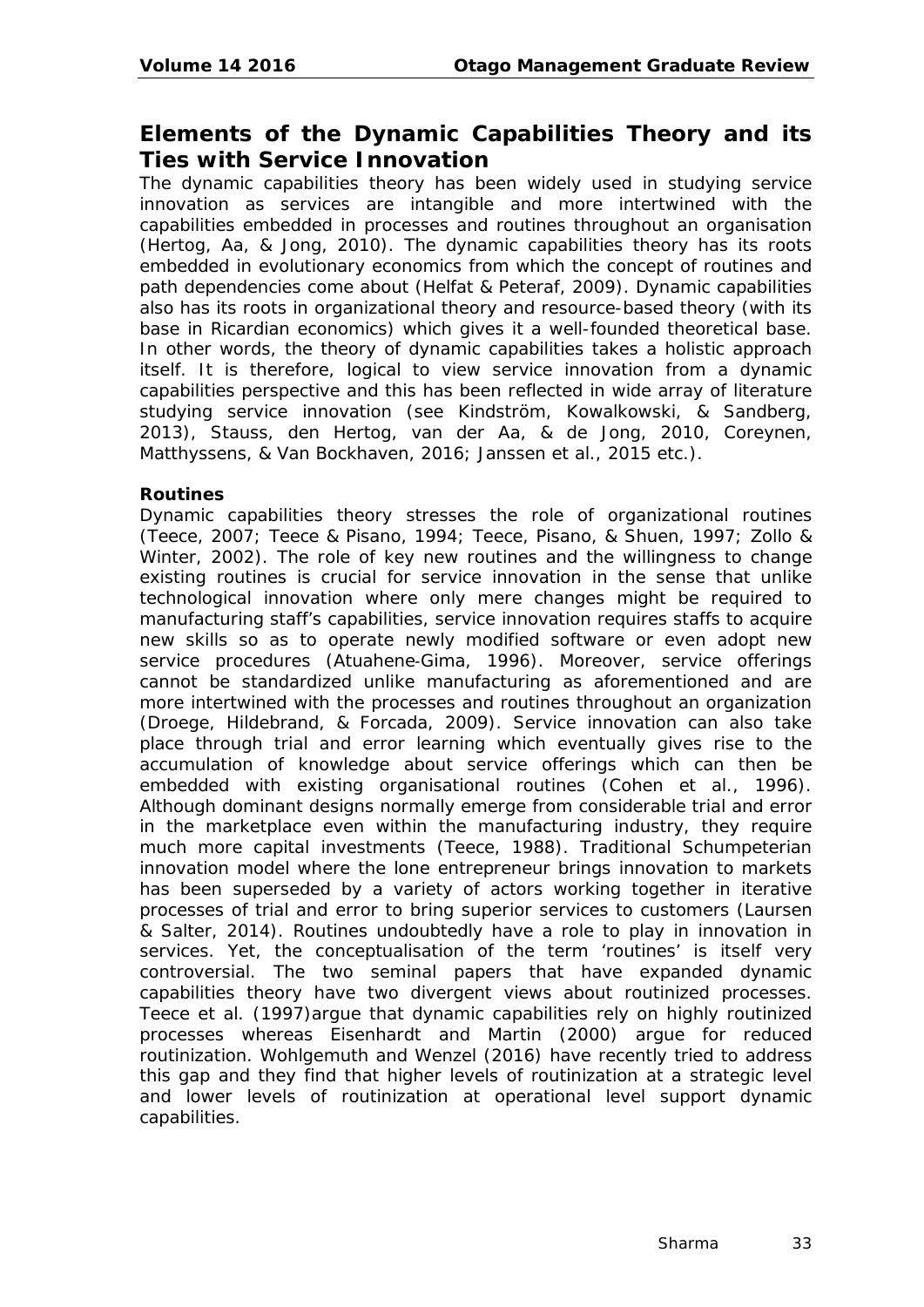#### **Levels of Capabilities**

Winter (2003) introduced the terms 'zero level capability', 'first order dynamic capability' and 'higher order capabilities'. Zero level capability has been defined as a stationary process whereby a firm just continues its normal day to day operations. First order capabilities are those that would change the product, the production process, the scale, or the customers (markets) served which are not at the zero level (Winter, 2003). In the case of services, first order capabilities will be those that would change the service, the service production and delivery process (heterogeneity concept), the scale or the customers served. Higher order capabilities are those capabilities which facilitate the creation and modification of dynamic capabilities in a way that it 'changes the game' or in a way that 'takes it to a higher level' (Winter, 2003). More recently, Fainshmidt, Pezeshkan, Lance Frazier, Nair, and Markowski (2016) argued that lower order capabilities are about being able to learn whereas higher-order dynamic capabilities are about being able to learn new ways to more effectively and efficiently assimilate new knowledge. For example, a higher order capability exists when a company carries out R&D to change their existing R&D capability along with their resource base. A lower order capability only introduces the improvement to the existing activities of the firm whereas higher-order capabilities result in more metaphysical strategic insights and generative change (Fainshmidt et al., 2016). In the case of services, a lower order capability would be to make improvements to current service offering and a higher order capability would be to work with the customer to learn new ways of offering service which in turn will change the entire service delivery process.

Whilst both higher level and lower level capabilities have their relevance in facilitating innovation, exploration and exploitation are equally necessary for service innovation (Nooteboom, 2000).In the next paragraph, this essay explores the concepts of service exploration, service exploitation and dynamic capabilities associated with it.

#### **Service Exploration and Service Exploitation as Dynamic Capabilities**

Exploration requires firms to continuously reconfigure their assets, resources, and capabilities so as to meet the changes in the external as well as the internal environment (Ambrosini, Bowman, & Collier, 2009; Zajac, Kraatz, & Bresser, 2000). Firms will have to realign themselves to changing nature of the environment and since the environment changes are inevitable, it is almost impossible for firms to reach a stagnant phase of alignment (Raisch, 2008). Aligning a firm to be receptive to boundary conditions is a dynamic process rather than a question of static configurations according to modern contingency theory (Ketchen, Thomas, & Snow, 1993; Raisch, Birkinshaw, Probst, & Tushman, 2009). Similarly, exploitation requires firms to have a behavioral mechanism in place which encompasses absorption of new approaches into existing sets of routines (Zollo & Winter, 2002). Essentially, firms that pursue exploitation are path dependent, have distinct organisational processes or routines and positions all of which are strategic dimensions under dynamic capabilities theory (Lavie & Rosenkopf, 2006; Quintana-García & Benavides-Velasco, 2008; Teece & Pisano, 1994).There is consensus in the academia regarding the importance of exploration and exploitation in the firm's innovation process (March, 1991, 1996)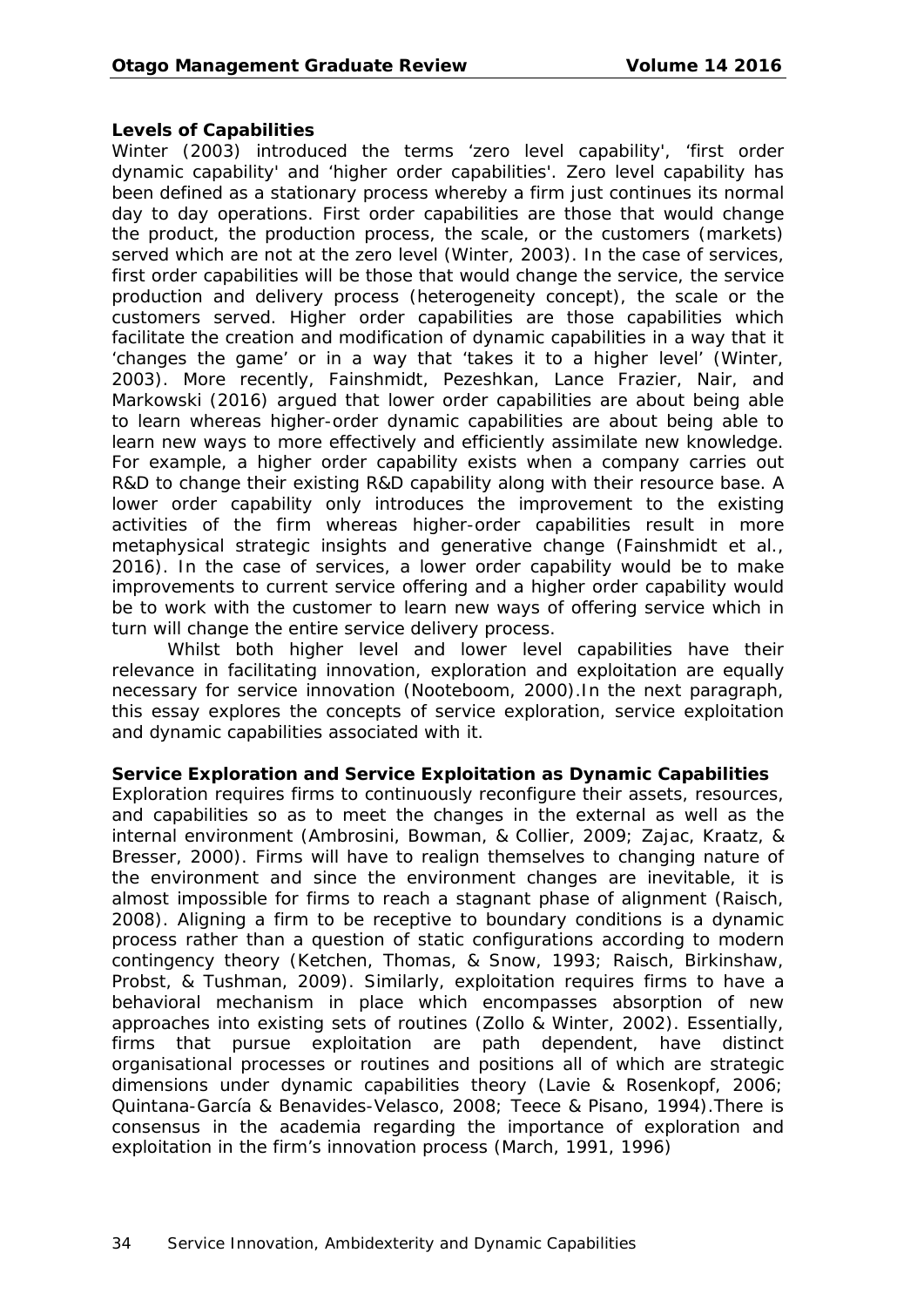Service innovation can be seen from both explorative and exploitative point of view dependent on the organisation (Groysberg & Lee, 2009; Gustafsson et al., 2010; Menor, Tatikonda, & Sampson, 2002). Firms can engage in exploration, exploitation or ambidexterity to achieve service innovation. However, they need resources and capabilities in order to engage in either one of these options. These resources could be either physical capital resources, human capital resources and/or organisational capital resources (Barney, 1991). Organisational ambidexterity refers to the ability of a firm to pursue incremental innovation (exploitation) and discontinuous innovation (exploration) simultaneously (Gibson & Birkinshaw, 2004; He & Wong, 2004; Raisch & Birkinshaw, 2008).Numerous studies have also established the link between firm performance and ambidexterity (Lubatkin, Simsek, Ling, & Veiga, 2006; Menguc & Auh, 2008; Sarkees, Hulland, & Prescott, 2010). There are three distinct pathways to achieve ambidexterity: a) through temporal separation between exploration and exploitation over time (sequential ambidexterity) b) through involvement in both exploration and exploitation at the same time (simultaneous ambidexterity) and c) through separation of exploration from exploration over distinct domains (Benner & Tushman, 2003; Brown & Eisenhardt, 1997; Lavie & Rosenkopf, 2006; Stettner & Lavie, 2014).

Discontinuous innovations or exploration entail a higher degree of risk, require greater company effort and resource commitment. (Griffin, 1997; Heiskanen et al., 2007; Lynn, Morone, & Paulson, 1996). For a novel combination of services or service innovation, organisations have to involve themselves in search, variation and experimentation efforts (Van der Aa & Elfring, 2002; Wadhwa & Kotha, 2006). Organisational exploration is undertaken as a search for new knowledge, use of unfamiliar technologies and creation of products or services with unknown demand; all of which do not reliably and quickly produce revenue (Greve, 2007). Organisations with short term goals and scare resources will not pursue exploration as they do not guarantee short-term wins and also require significant resources commitment (March, 1991). Whilst resources commitment is necessary for discontinuous innovation, a shift away from its existing path is also equally necessary.

Incremental innovation or exploitation is associated with minor changes and modifications to products, services, and technologies without a major departure from existing resources and capabilities (Garcia & Calantone, 2002; Ritala & Hurmelinna‐Laukkanen, 2013; Tushman & Anderson, 1986). Exploitation entails a lower degree of risk, requires comparatively less effort than exploration and requires considerably fewer resources for development or support (Dewar & Dutton, 1986). A firm that pursues exploitation builds on what it already knows, and builds on what it chose to do or know in the past (Langlois, 1995). In other words, exploitation is very path dependent (Teece, 2007).

Scholars argue that the skills required in undertaking exploration and exploitation is incompatible and therefore, a firm cannot practice both at the same time (He & Wong, 2004; March, 1991, 1996). As aforementioned, firms faced with resource constraints may be motivated to pursue exploitation as they do not have to depart from existing resources and capabilities. Paradoxically, firms with slack resources are motivated to pursue exploration especially when there are abundant competitors in the market (Voss,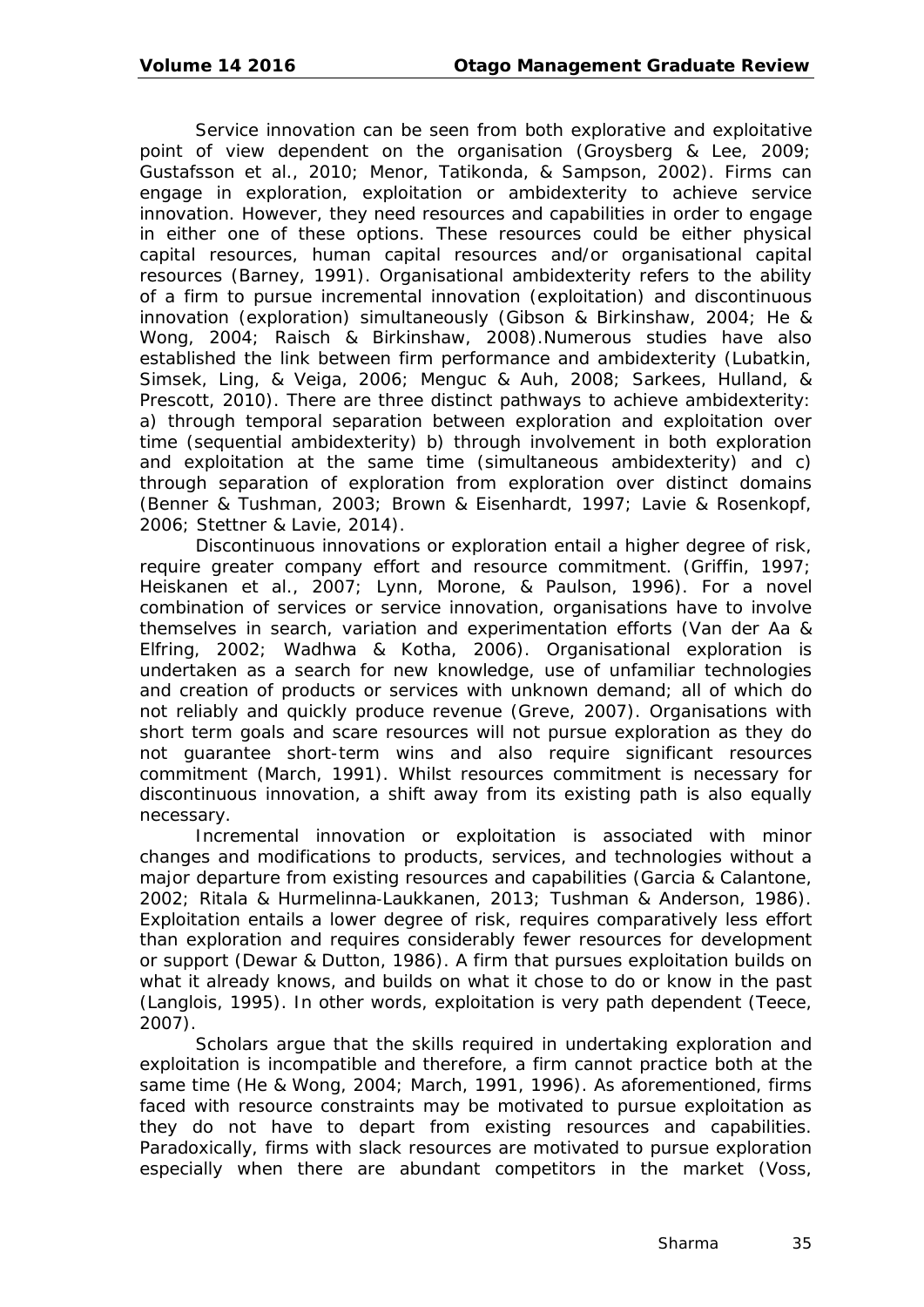Sirdeshmukh, & Voss, 2008). However, firms have to maintain a balance between exploitation and exploration in order for any innovation to succeed (March, 1991, 1996; Menor et al., 2002), including service innovation. Organisations are often in a dilemma as engaging in only exploration and exploitation is unwarranted given the risks that accumulate from pursuing a single strategy; engaging in both requires distinct skills which can be incompatible whilst the suitable alternative would be to pursue both over time, a strategy known as sequential ambidexterity. Sequential ambidexterity allows firms to alleviate the tensions using temporal separations whereby they practice exploration and exploitation one after the other (Brown & Eisenhardt, 1997). Although sequential ambidexterity can offer a solution out of this vicious trap created by having to pursue one at the expense of the other, the timing is equally crucial.

### **Critiques and Possible Avenues for Further Research**

The first part of this essay mentioned SERVQUAL which is a model that is drawn from operations management. Service quality has been a matter of study for decades with notable scholars like Deming (1986), Feigenbaum (1983), Ishikawa and Lu (1985), Crosby (1979) all contributing to the wider field in one aspect or the other. SERQUAL model has been widely used in quality management studies and has received over 24000 citations (Parasuraman et al., 1988), yet service innovation models or theories have largely ignored this widely accepted model. Strategic management scholars also do not try to narrow down this wide gap that exists in the study of services and instead broaden it by using only established perspectives such as Schumpeterian perspective. Prajogo and Sohal (2006) in their paper explored the effects of service exploration and exploitation on financial performance through the delivery of quality services and found that both exploitative and exploratory innovation helps the quality of services which in turn yield superior financial performance. In this case, quality of services is found to have a mediating effect on exploration, exploitation, and performance. Even this paper does not introduce the SERVQUAL model and bridge it in with service innovation theories. Whilst this paper acknowledges that service innovation literature does not embrace service quality literature, it does not take into account the SERVQUAL model which is widely used in service quality literature. This is where a huge gap lies. By holistically tying in two concepts from two different fields and possibly developing a framework which can then be used by both innovators and quality managers, there could be some possible contribution to the literature.

In the second part of the essay, the concept of higher-order capabilities and lower-order capabilities were touched upon. Two differing schools of thoughts even within dynamic capabilities theory was highlighted along with a recent research paper by Wohlgemuth and Wenzel (2016) which tried to bridge the gap that existed with somewhat opposing views in the literature. As aforementioned, Wohlgemuth and Wenzel (2016) found that both higher levels of routinization and lower levels of routinization support dynamic capabilities, albeit at strategic and operational levels respectively. A possible avenue for further research is to see whether higher level capabilities lead to higher levels of routinization and lower level capabilities lead to lower levels of routinization. This will help advance dynamic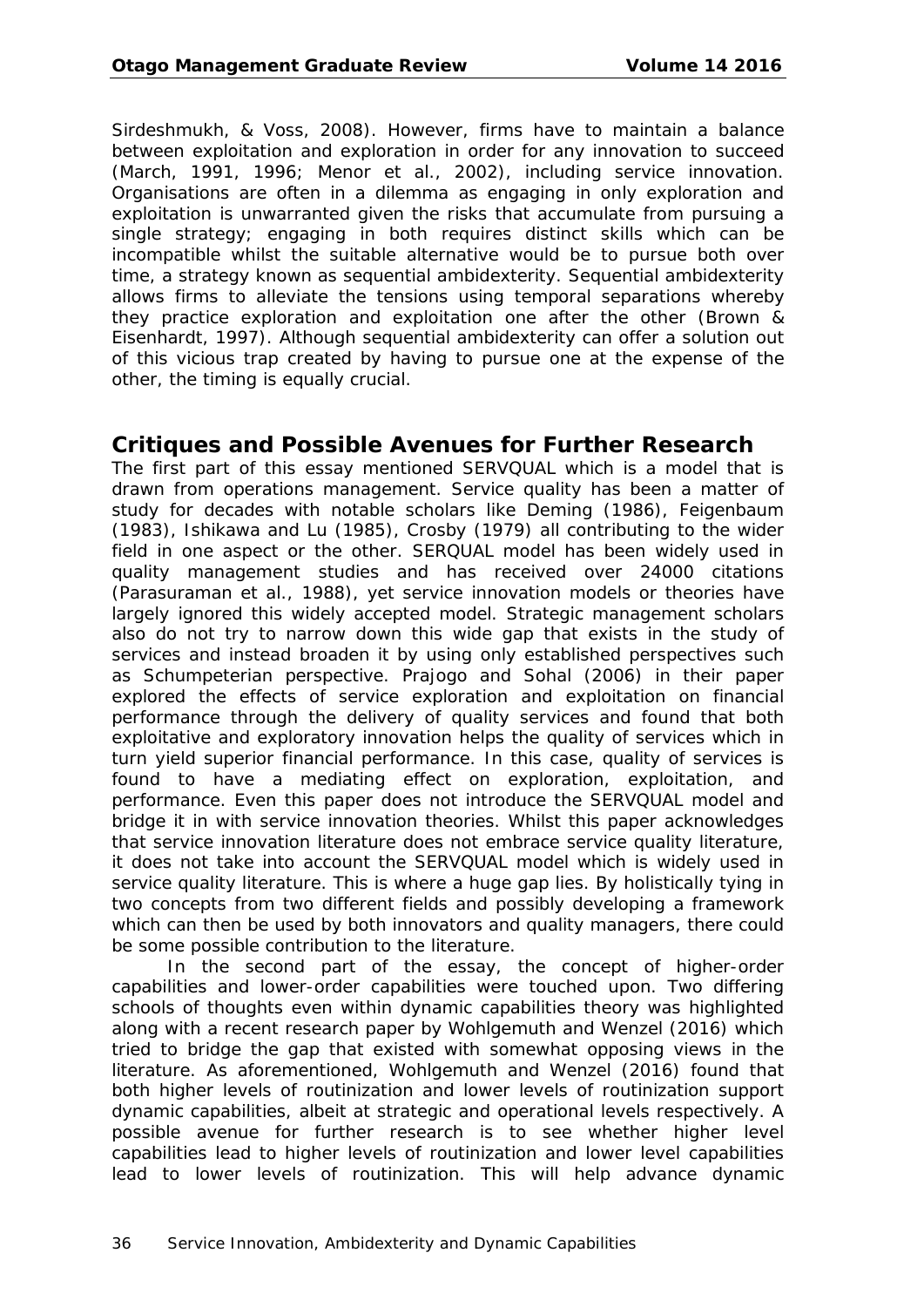capabilities theory especially with disagreement about routinization in prior research starting with two seminal papers. Fainshmidt et al. (2016) found that higher level capabilities generate higher performance benefits directly and indirectly via lower order dynamic capabilities. Another area could be to see whether higher levels of routinization contributes directly to firm performance and indirectly through lower levels of routinization. This will enable tying up higher order capabilities with higher levels of routinization and lower order capabilities with lower levels of routinization. If this relationship can be established, it will help to tie the existing theories together holistically and remove the confusions that currently surround this field.

A third gap arises when the concept of higher order capabilities and lower order capabilities are not at all linked to the concepts of exploration and exploitation. If higher-order capabilities lead to metaphysical insights and redefine rules of the game, do they lead to service exploration? Likewise, do lower-order capabilities lead to service exploitation? Further, Fainshmidt et al. (2016) argue that higher-order capabilities lead to lower-order capabilities. If this third gap is to be explored even deeper, does it mean that service exploration will also lead to service exploitation?

The three gaps were discovered based on a wide array of literature in the area of service innovation, dynamic capabilities, and ambidexterity. This essay explored different perspectives from different authors, the contradictions in their perspectives and limitations in their research which pave the way for future research. It is through a synthesis of different concepts, academia will progress and whilst it might be too brave to claim that this essay makes a progress in that direction, it definitely serves the purpose of scholarly thought around these areas.

## **References**

- Ambrosini, V., Bowman, C., & Collier, N. (2009). Dynamic capabilities: an exploration of how firms renew their resource base. *British Journal of Management, 20*(s1), S9-S24.
- Atuahene‐Gima, K. (1996). Differential potency of factors affecting innovation performance in manufacturing and services firms in Australia. *Journal of Product Innovation Management, 13*(1), 35-52.
- Barney, J. (1991). Firm resources and sustained competitive advantage. *Journal of Management, 17*(1), 99-120.
- Benner, M. J., & Tushman, M. L. (2003). Exploitation, exploration, and process management: The productivity dilemma revisited. *Academy of Management Review, 28*(2), 238-256.
- Brown, S. L., & Eisenhardt, K. M. (1997). The art of continuous change: Linking complexity theory and time-paced evolution in relentlessly shifting organizations. *Administrative Science Quarterly*, 1-34.
- Carbonell, P., Rodríguez‐Escudero, A. I., & Pujari, D. (2009). Customer involvement in new service development: An examination of antecedents and outcomes. *Journal of Product Innovation Management, 26*(5), 536-550.
- CIAWorldFactbook. (2016). The World Factbook. Retrieved 01 October, 2016, from https://www.cia.gov/library/publications/resources/the-worldfactbook/geos/xx.html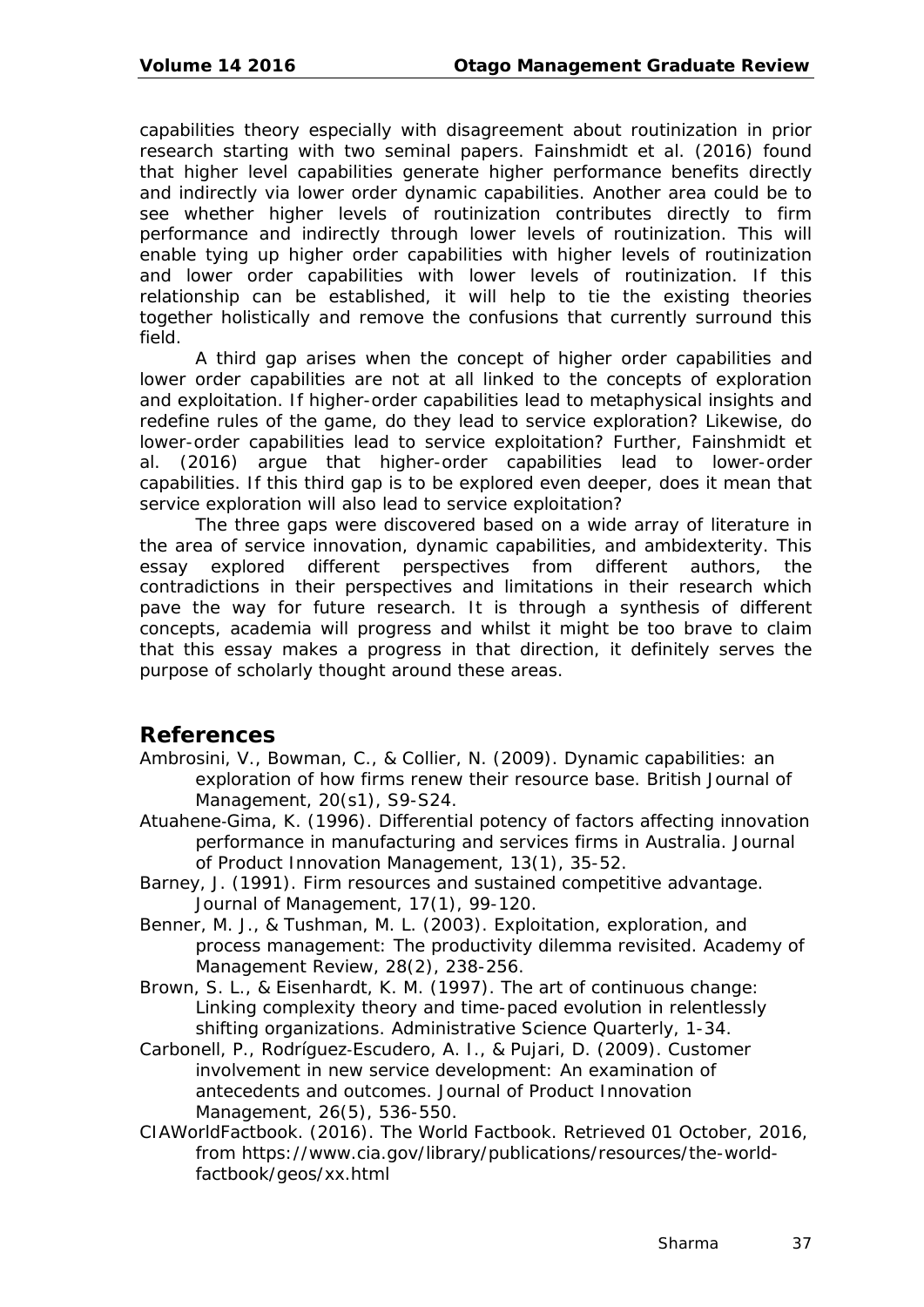- Cohen, M. D., Burkhart, R., Dosi, G., Egidi, M., Marengo, L., Warglien, M., & Winter, S. (1996). Routines and other recurring action patterns of organizations: contemporary research issues. *Industrial and Corporate Change, 5*(3), 653-698.
- Coombs, R., & Miles, I. (2000). Innovation, measurement and services: the new problematique. *Innovation ystems in the service economy* (pp. 85-103): Springer.
- Coreynen, W., Matthyssens, P., & Van Bockhaven, W. (2016). Boosting servitization through digitization: Pathways and dynamic resource configurations for manufacturers. *Industrial Marketing Management, In Press*. doi: http://dx.doi.org/10.1016/j.indmarman.2016.04.012
- Cowell, D. W. (1988). New service development. *Journal of Marketing Management, 3*(3), 296-312.
- Crosby, P. B. (1979). Quality is free: The art of making quality certain. *New York*.
- Damanpour, F. (1987). The adoption of technological, administrative, and ancillary innovations: Impact of organizational factors. *Journal of Management, 13*(4), 675-688.
- De Brentani, U. (1991). Success factors in developing new business services. *European Journal of Marketing, 25*(2), 33-59.
- Deming, W. E. (1986). Out of the crisis Cambridge. *Massachusetts: Massachusetts Institute of Technology*.
- den Hertog, P., van der Aa, W., & de Jong, M. W. (2010). Capabilities for managing service innovation: towards a conceptual framework. *Journal of Service Management, 21*(4), 490-514. doi: doi:10.1108/09564231011066123
- Dewar, R. D., & Dutton, J. E. (1986). The adoption of radical and incremental innovations: An empirical analysis. *Management Science, 32*(11), 1422-1433.
- Dotzel, T., Shankar, V., & Berry, L. L. (2013). Service innovativeness and firm value. *Journal of Marketing Research, 50*(2), 259-276.
- Droege, H., Hildebrand, D., & Forcada, M. A. H. (2009). Innovation in services: present findings, and future pathways. *Journal of Service Management, 20*(2), 131-155. doi: doi:10.1108/09564230910952744
- Eisenhardt, K. M., & Martin, J. A. (2000). Dynamic capabilities: what are they? *Strategic Management Journal, 21*(10-11), 1105-1121.
- Fainshmidt, S., Pezeshkan, A., Lance Frazier, M., Nair, A., & Markowski, E. (2016). Dynamic Capabilities and Organizational Performance: A Meta-Analytic Evaluation and Extension. *Journal of Management Studies*, n/a-n/a. doi: 10.1111/joms.12213
- Feigenbaum, A. (1983). *Total quality control* (3rd ed.). New York: McGraw-Hill.
- Gallouj, F., & Savona, M. (2009). Innovation in services: a review of the debate and a research agenda. *Journal of Evolutionary Economics, 19*(2), 149-172.
- Gallouj, F., & Weinstein, O. (1997). Innovation in services. *Research Policy, 26*(4), 537-556.
- Garcia, R., & Calantone, R. (2002). A critical look at technological innovation typology and innovativeness terminology: A literature review. *Journal of Product Innovation Management, 19*(2), 110-132. doi: 10.1111/1540-5885.1920110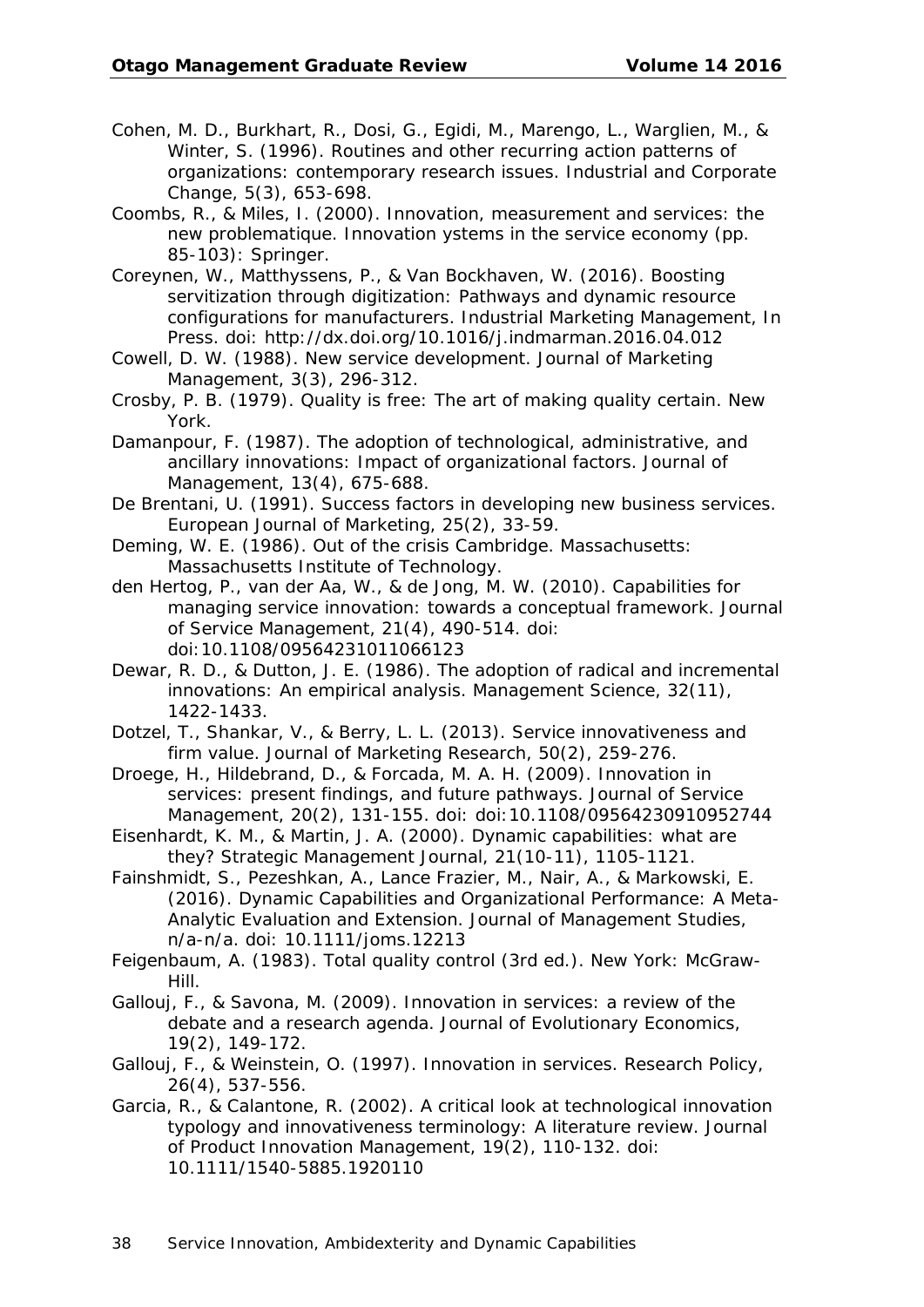- Gibson, C. B., & Birkinshaw, J. (2004). The antecedents, consequences, and mediating role of organizational ambidexterity. *Academy of Management Journal, 47*(2), 209-226.
- Greve, H. R. (2007). Exploration and exploitation in product innovation. *Industrial and Corporate Change, 16*(5), 945-975.
- Griffin, A. (1997). PDMA research on new product development practices: Updating trends and benchmarking best practices. *Journal of Product Innovation Management, 14*(6), 429-458.
- Groysberg, B., & Lee, L.-E. (2009). Hiring stars and their colleagues: Exploration and exploitation in professional service firms. *Organization Science, 20*(4), 740-758.
- Gustafsson, A., Brax, S., Witell, L., Fischer, T., Gebauer, H., Gregory, M., . . . Fleisch, E. (2010). Exploitation or exploration in service business development? Insights from a dynamic capabilities perspective. *Journal of Service Management, 21*(5), 591-624.
- He, Z.-L., & Wong, P.-K. (2004). Exploration vs. exploitation: An empirical test of the ambidexterity hypothesis. *Organization Science, 15*(4), 481-494.
- Heiskanen, E., Hyvönen, K., Niva, M., Pantzar, M., Timonen, P., & Varjonen, J. (2007). User involvement in radical innovation: are consumers conservative? *European Journal of Innovation Management, 10*(4), 489-509.
- Helfat, C., & Peteraf, M. (2009). Understanding dynamic capabilities: progress along a developmental path. *Strategic Organization, 7*(1), 91.
- Hipp, C., & Grupp, H. (2005). Innovation in the service sector: The demand for service-specific innovation measurement concepts and typologies. *Research Policy, 34*(4), 517-535.
- Ishikawa, K., & Lu, D. J. (1985). *What is total quality control?: The Japanese way* (Vol. 215): Prentice-Hall Englewood Cliffs, NJ.
- Janssen, M. J., Castaldi, C., & Alexiev, A. (2015). Dynamic capabilities for service innovation: conceptualization and measurement. *R&D Management*.
- Ketchen, D. J., Thomas, J. B., & Snow, C. C. (1993). Organizational configurations and performance: A comparison of theoretical approaches. *Academy of Management Journal, 36*(6), 1278-1313.
- Kindström, D., Kowalkowski, C., & Sandberg, E. (2013). Enabling service innovation: A dynamic capabilities approach. *Journal of Business Research, 66*(8), 1063-1073.
- Langlois, R. N. (1995). Capabilities and coherence in firms and markets *Resource-based and evolutionary theories of the firm: Towards a synthesis* (pp. 71-100): Springer.
- Laursen, K., & Salter, A. J. (2014). The paradox of openness: Appropriability, external search and collaboration. *Research Policy, 43*(5), 867-878.
- Lavie, D., & Rosenkopf, L. (2006). Balancing exploration and exploitation in alliance formation. *Academy of Management Journal, 49*(4), 797-818.
- Lievens, A., & Moenaert, R. K. (2000). Project team communication in financial service innovation. *Journal of Management Studies, 37*(5), 733-766.
- Lubatkin, M. H., Simsek, Z., Ling, Y., & Veiga, J. F. (2006). Ambidexterity and performance in small-to medium-sized firms: The pivotal role of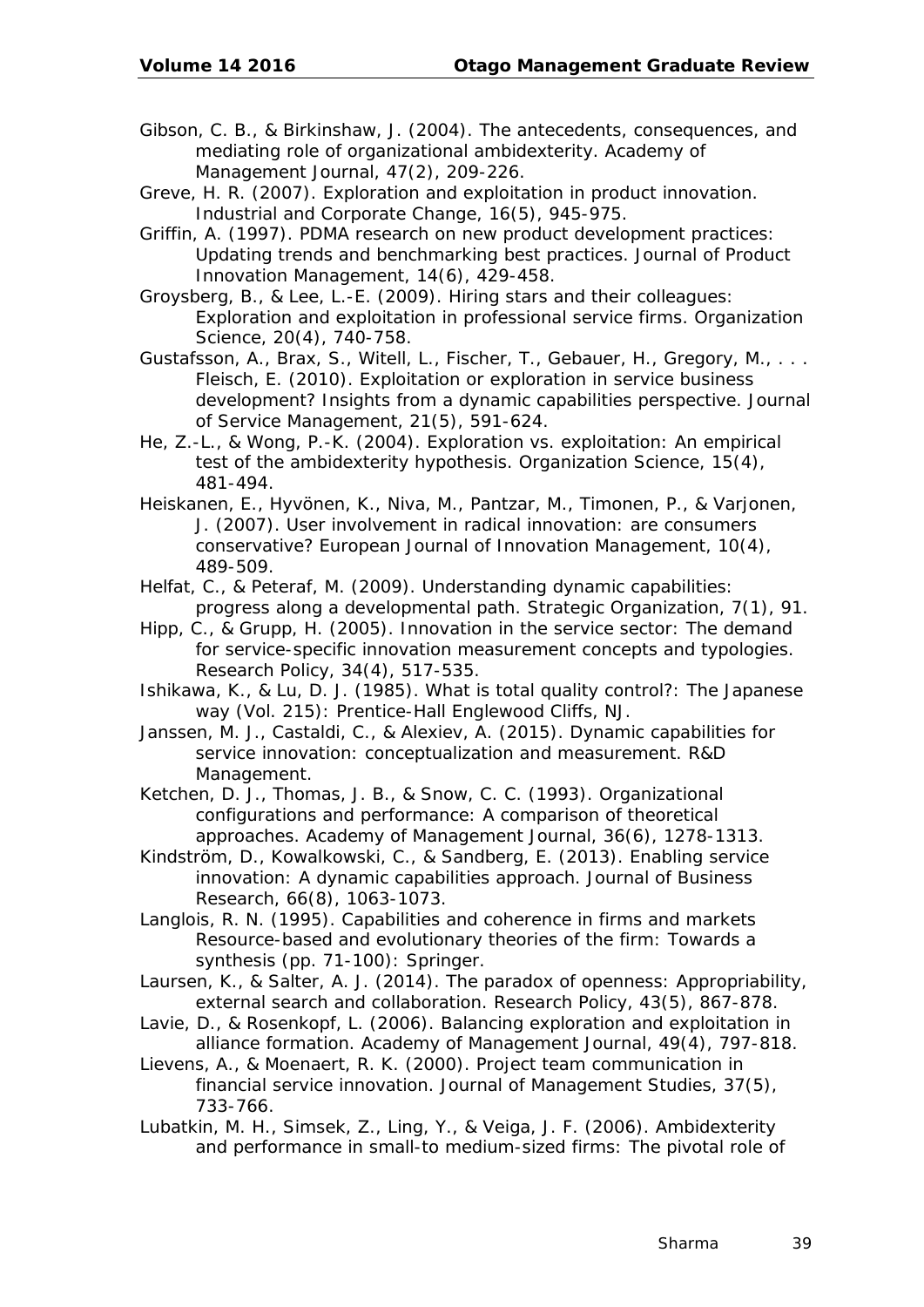top management team behavioral integration. *Journal of Management, 32*(5), 646-672.

- Lynn, G. S., Morone, J. G., & Paulson, A. S. (1996). Marketing and discontinuous innovation: the probe and learn process. *California Management Review, 38*(3), 8-37.
- March, J. G. (1991). Exploration and exploitation in organizational learning. *Organization Science, 2*(1), 71-87.
- March, J. G. (1996). Exploration and exploitation in organizational learning. *Organizational Learning*, 101-123.
- Mathe, H., & Shapiro, R. D. (1993). *Integrating service strategy in the manufacturing company*. Suffolk (UK): Chapman & Hall.
- Menguc, B., & Auh, S. (2008). The asymmetric moderating role of market orientation on the ambidexterity–firm performance relationship for prospectors and defenders. *Industrial Marketing Management, 37*(4), 455-470.
- Menor, L. J., Tatikonda, M. V., & Sampson, S. E. (2002). New service development: areas for exploitation and exploration. *Journal of Operations Management, 20*(2), 135-157.
- Mina, A., Bascavusoglu-Moreau, E., & Hughes, A. (2014). Open service innovation and the firm's search for external knowledge. *Research Policy, 43*(5), 853-866. doi:

http://dx.doi.org/10.1016/j.respol.2013.07.004

- Miozzo, M., & Soete, L. (2001). Internationalization of services: a technological perspective. *Technological Forecasting and Social Change, 67*(2), 159-185.
- Nijssen, E. J., Hillebrand, B., Vermeulen, P. A. M., & Kemp, R. G. M. (2006). Exploring product and service innovation similarities and differences. *International Journal of Research in Marketing, 23*(3), 241-251. doi: http://dx.doi.org/10.1016/j.ijresmar.2006.02.001
- Nooteboom, B. (2000). *Learning and innovation in organizations and economies*. Oxford: Oxford University Press.
- Parasuraman, A., Zeithaml, V. A., & Berry, L. L. (1988). Servqual. *Journal of Retailing, 64*(1), 12-40.
- Prajogo, D. I., & Sohal, A. S. (2006). The relationship between organization strategy, total quality management (TQM), and organization performance––the mediating role of TQM. *European Journal of Operational Research, 168*(1), 35-50. doi: http://dx.doi.org/10.1016/j.ejor.2004.03.033
- Quintana-García, C., & Benavides-Velasco, C. A. (2008). Innovative competence, exploration and exploitation: The influence of technological diversification. *Research Policy, 37*(3), 492-507.
- Raisch, S. (2008). Balanced structures: designing organizations for profitable growth. *Long Range Planning, 41*(5), 483-508.
- Raisch, S., & Birkinshaw, J. (2008). Organizational ambidexterity: Antecedents, outcomes, and moderators. *Journal of management*.
- Raisch, S., Birkinshaw, J., Probst, G., & Tushman, M. L. (2009). Organizational ambidexterity: Balancing exploitation and exploration for sustained performance. *Organization Science, 20*(4), 685-695.
- Ritala, P., & Hurmelinna‐Laukkanen, P. (2013). Incremental and radical innovation in coopetition—The role of absorptive capacity and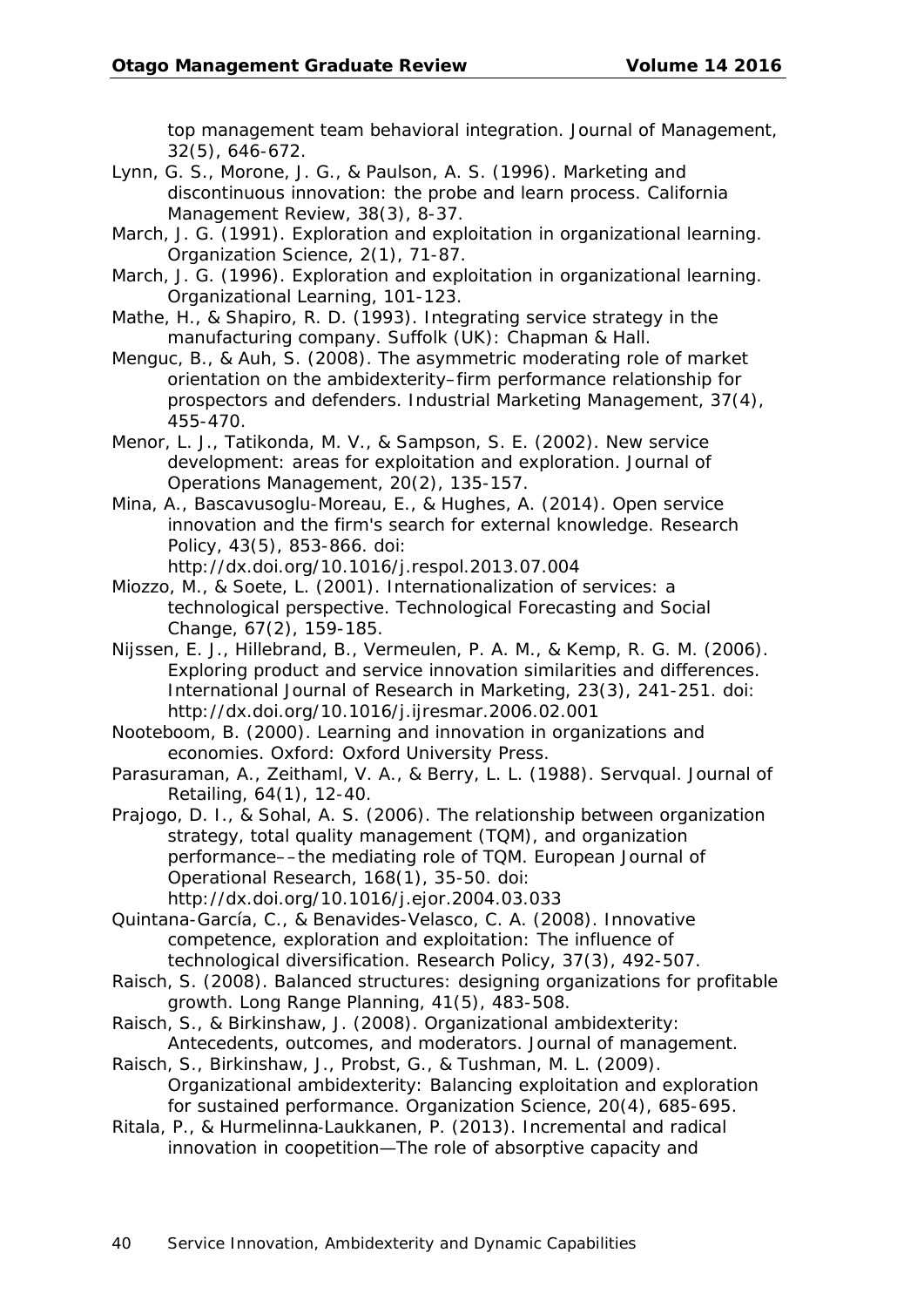appropriability. *Journal of Product Innovation Management, 30*(1), 154-169.

- Salunke, S., Weerawardena, J., & McColl-Kennedy, J. R. (2013). Competing through service innovation: The role of bricolage and entrepreneurship in project-oriented firms. *Journal of Business Research, 66*(8), 1085- 1097. doi: http://dx.doi.org/10.1016/j.jbusres.2012.03.005
- Santamaría, L., Jesús Nieto, M., & Miles, I. (2012). Service innovation in manufacturing firms: Evidence from Spain. *Technovation, 32*(2), 144- 155. doi: http://dx.doi.org/10.1016/j.technovation.2011.08.006
- Sarkees, M., Hulland, J., & Prescott, J. (2010). Ambidextrous organizations and firm performance: the role of marketing function implementation. *Journal of Strategic Marketing, 18*(2), 165-184.
- Schumpeter, J. A. (1934). *The theory of economic development: An inquiry into profits, capital, credit, interest, and the business cycle*. New Jersey: Transaction publishers.
- Sirilli, G., & Evangelista, R. (1998). Technological innovation in services and manufacturing: results from Italian surveys. *Research Policy, 27*(9), 881-899.
- Stauss, B., den Hertog, P., van der Aa, W., & de Jong, M. W. (2010). Capabilities for managing service innovation: towards a conceptual framework. *Journal of Service Management, 21*(4), 490-514.
- Stettner, U., & Lavie, D. (2014). Ambidexterity under scrutiny: Exploration and exploitation via internal organization, alliances, and acquisitions. *Strategic Management Journal, 35*(13), 1903-1929.
- Storey, C., Cankurtaran, P., Papastathopoulou, P., & Hultink, E. J. (2016). Success Factors for Service Innovation: A Meta‐Analysis. *Journal of Product Innovation Management*.
- Teece, D. J. (1988). Capturing Value from Technological Innovation: Integration, Strategic Partnering, and Licensing Decisions. *Interfaces, 18*(3), 46-61.
- Teece, D. J. (2007). Explicating dynamic capabilities: the nature and microfoundations of (sustainable) enterprise performance. *Strategic management journal, 28*(13), 1319-1350.
- Teece, D. J., & Pisano, G. (1994). The dynamic capabilities of firms: an introduction. *Industrial and Corporate Change, 3*(3), 537-556.
- Teece, D. J., Pisano, G., & Shuen, A. (1997). Dynamic capabilities and strategic management. *Strategic Management Journal*, 509-533.
- Tether, B. S., & Tajar, A. (2008). Beyond industry–university links: Sourcing knowledge for innovation from consultants, private research organisations and the public science-base. *Research Policy, 37*(6), 1079-1095.
- Tushman, M. L., & Anderson, P. (1986). Technological discontinuities and organizational environments. *Administrative Science Quarterly*, 439- 465.
- Van der Aa, W., & Elfring, T. (2002). Realizing innovation in services. *Scandinavian Journal of Management, 18*(2), 155-171.
- Voss, G. B., Sirdeshmukh, D., & Voss, Z. G. (2008). The effects of slack resources and environmentalthreat on product exploration and exploitation. *Academy of Management Journal, 51*(1), 147-164.
- Wadhwa, A., & Kotha, S. (2006). Knowledge creation through external venturing: Evidence from the telecommunications equipment